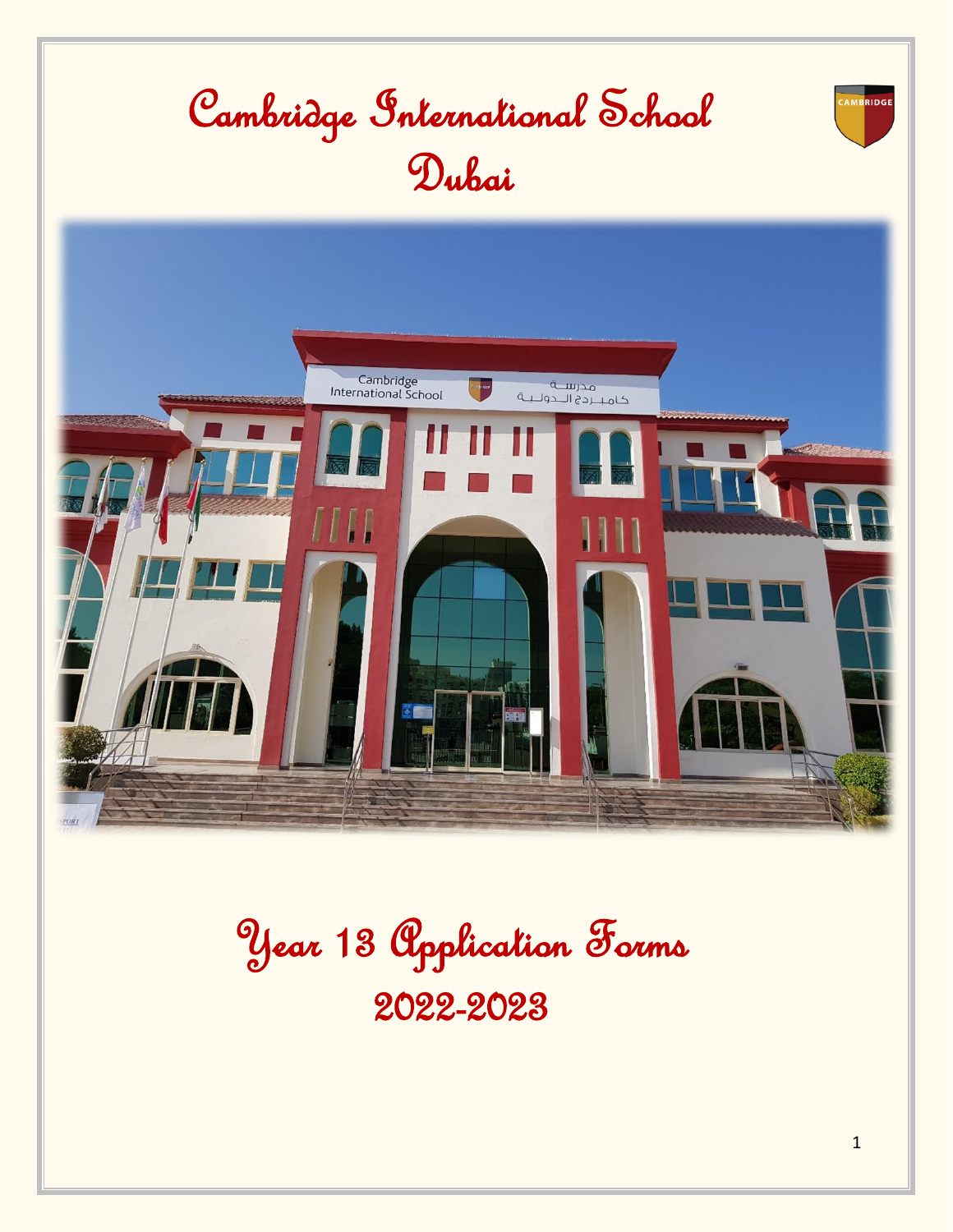# **Post 16 2022-23 Application form Year 13**

|                        | Name:                                     |    |                                                                                                 | <b>Class:</b>  |
|------------------------|-------------------------------------------|----|-------------------------------------------------------------------------------------------------|----------------|
|                        | $\checkmark$ Subjects studied in Year 12: |    |                                                                                                 |                |
|                        | 1.                                        | 2. | 3.                                                                                              | $\mathbf{4}$ . |
|                        | Intentions for 2022-23                    |    |                                                                                                 |                |
|                        | If you are continuing:                    |    |                                                                                                 |                |
|                        |                                           |    | $\checkmark$ Subjects planning to study in Year 13 (minimum 3 choices as per the option block): |                |
|                        | 1.                                        | 2. | 3.                                                                                              | 4.             |
|                        | Circle the appropriate one below          |    |                                                                                                 |                |
| $\bullet$<br>$\bullet$ | <b>Arabic (Arabs)</b>                     |    | <b>International Project Qualification (Non-Arabs)</b>                                          |                |
|                        | <b>Islamic (Muslims)</b>                  |    | <b>PSHE (Non-Muslims)</b>                                                                       |                |
|                        | If you are leaving:                       |    |                                                                                                 |                |
|                        | $\checkmark$ Where to?                    |    |                                                                                                 |                |
|                        | $\checkmark$ Which course?                |    |                                                                                                 |                |
|                        | $\checkmark$ Contact details:             |    |                                                                                                 |                |
|                        | $\checkmark$ E-mail address:              |    |                                                                                                 |                |

### **Are you aware of the Ministry directive 883 regarding equivalency? Yes/ No**

Please sign the Undertaking and return the same. This confirms you are aware that leaving after Year 12, you do not qualify for equivalency and you will not be holding school responsible.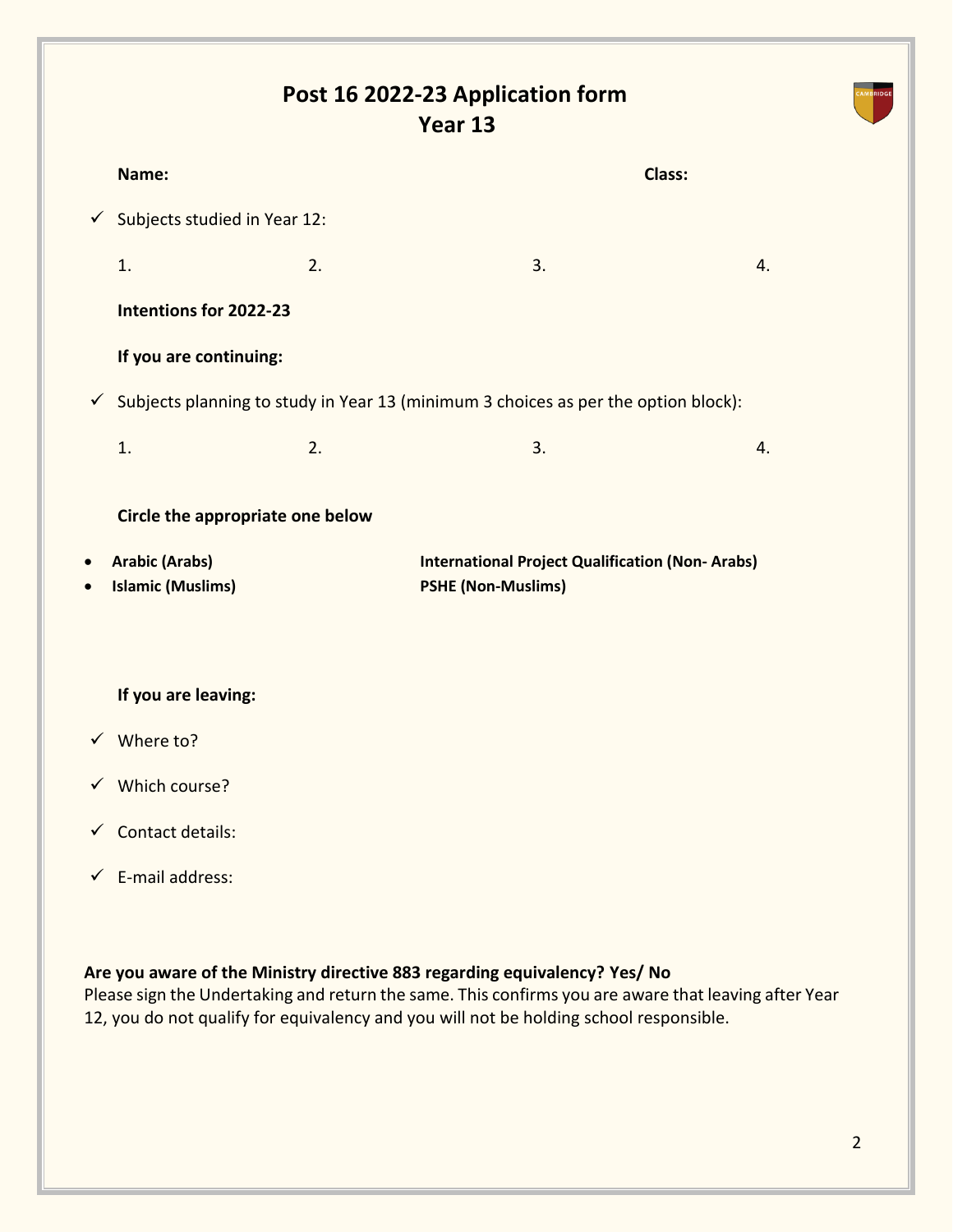

From **2022-23**, all **British curriculum students** will have to complete Year 13 before leaving Secondary Education as a result of the MOE Resolution No. (883) of 2019.

The MOE will now not grant its High School Equivalency Certificate until all elements, including **Arabic** and **Islamic studies**, have been completed. This can only be achieved in Year 13.

Year 12 students from British schools (i.e. aged 16-17) can still leave school at this age, but they will not obtain the Equivalency Certificate. This may impact their ability to go into further education, particularly here in the UAE or other regional institutions such as in Egypt. This will depend on the requirements of the various universities. As well as the duration of national services.

#### **Ministerial Decision No. (883) for the Year 2019 Equivalence System of Private School Certificates**

#### **Article 4**

The following are the general conditions that must apply as part of the requirements for issuing an equivalency certificate of completion of high school:

- 1. The educational system and curriculum in the Private School must be recognized in UAE.
- 2. The awarding body that issues the certificate must be recognized by the Ministry of Education in UAE.
- 3. The Private School must be licensed and authorized to operate in UAE.
- 4. The Private School must be recognized by the awarding body that issues the certificate.
- 5. The educational ladder in the country awarding the certificate should be comparable to the educational ladder in UAE.
- 6. The student should complete 12 years of school education post Kindergarten grades, which are 2 years of education.
- 7. The high school certificate issued by the Private School should entitle the student to enroll in an accredited Bachelor program in the country of the education system.
- 8. Complying with all the rules and regulations relevant to the National requirements.

#### **Article 6**

- 1. For Private Schools that apply the **British educational system**, the following requirements must be met to equalize the high school certificate to the Ministry's secondary school certificate (without defining any track)
- Apply the general conditions stipulated in Article 4 of this Resolution.
- The student must complete the 12th grade or equivalent.
- The student must pass 5 GCSE or IGCSE courses with grades:  $(A*, A, B, C, D)$  or  $(3 to 9)$ . These 5 courses must include:

**Mathematics** 

One of the science subjects (Physics, Chemistry, Biology) or Combined Science Subject

One of the following two English subjects: either English Language or English literature.

Students must pass two (2) subjects in GCE Advanced Level in one of the success grade scales: (A \*, A, B, C, D) or equivalent grades.

Islamic Education and Arabic Language are not counted in both levels.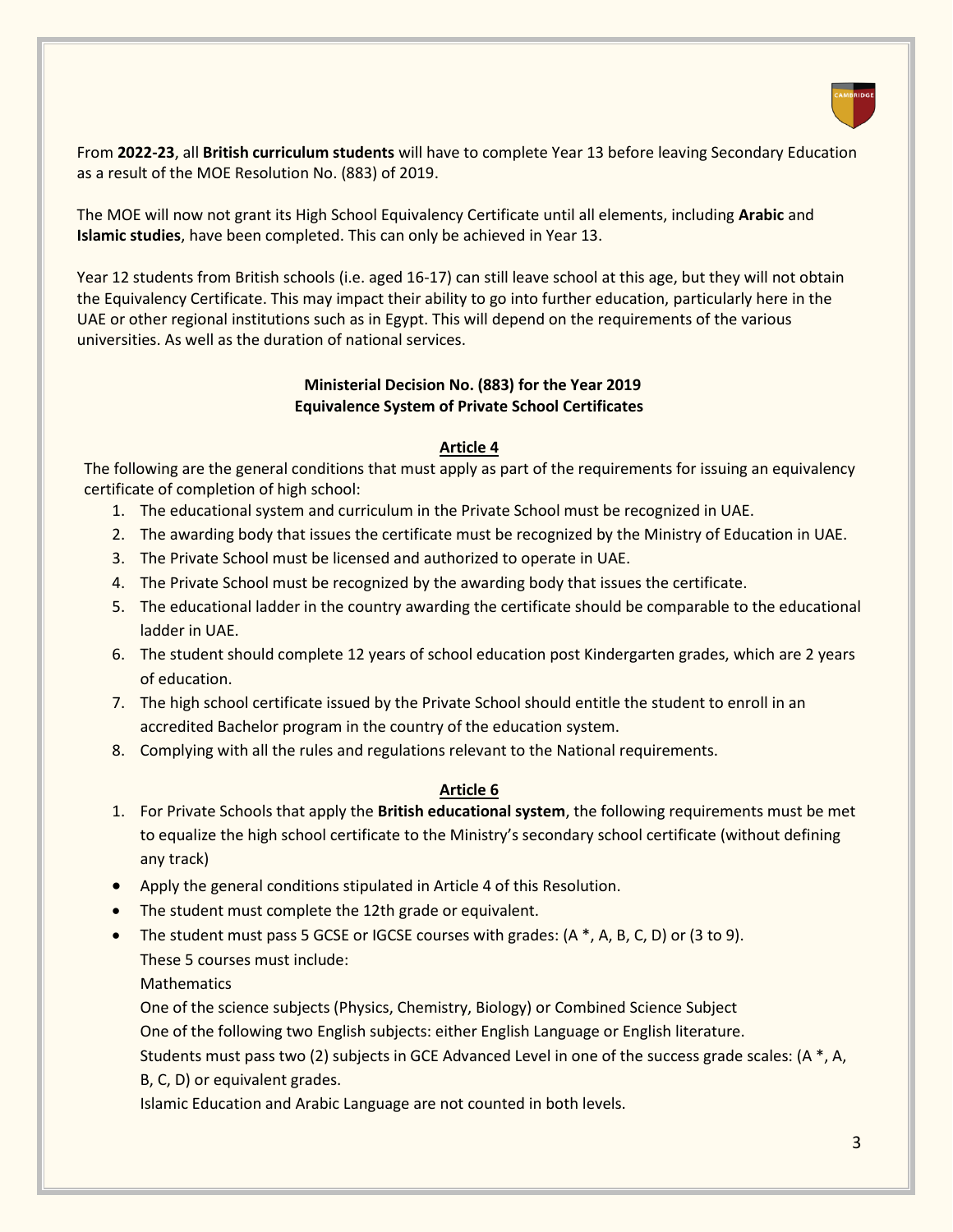|                          |                     |                                   | Approved Courses in the British Curriculum (IGCSE and GCSE) |                                               |                                      |                                   |                        |            |
|--------------------------|---------------------|-----------------------------------|-------------------------------------------------------------|-----------------------------------------------|--------------------------------------|-----------------------------------|------------------------|------------|
| الزياضيات و              | علوم الكمبيوتر      | Computer Science                  |                                                             | فتون ولغات                                    | الفن و التصميع: التصميع<br>الجرافيكي | Art and Design:<br>Graphic Design | Arts & Language        |            |
| تكتولوجيا                | الرياضيات           | Mathematics                       | Mathematics and ICT                                         |                                               | الأدب العالمي                        | World Literature                  |                        |            |
| المعلومات و<br>الانصالات | الرياضيات (مئقدم)   | <b>Further Mathematics</b>        |                                                             |                                               | الأنب (إنجلوزي / أمريكي)             | Literature (English)<br>(US)      | English                |            |
|                          | الرياضيات البحثة    | <b>Pure Mathematics</b>           |                                                             | الإنجليزية                                    | الأنب باللغة الإنجليزية              | Literature in English             |                        |            |
|                          | الزراعة             | Agriculture                       |                                                             |                                               | الإنجليزية كلغة ثانية                | English as a Second<br>Language   |                        |            |
|                          | التغذية والصمة      | Food and Nutrition                |                                                             |                                               | الإنجليزية كلغة أولي                 | First Language English            |                        |            |
|                          | فبزياء              | Physics                           | Sciences                                                    |                                               | العلوم الإنسانية                     | تاريخ                             | History                | Humanities |
| علوم                     | احباء               | Biology                           |                                                             |                                               |                                      | جغرافيا                           | Geography              |            |
|                          | علوم مشتركة         | Combined Sciences                 |                                                             |                                               | الإسبانية                            | Spanish                           | Languages              |            |
|                          | علوم منسقة (مزدوجة) | Co-ordinated Sciences<br>(Double) |                                                             |                                               | الفرنسية                             | French                            |                        |            |
|                          | كبمياء              | Chemistry                         |                                                             | أخأت                                          | البرتغالبة                           | Portuguese                        |                        |            |
|                          | دراسك الأعمال       | <b>Business Studies</b>           | Social Sciences                                             |                                               | الألماننة                            | German                            |                        |            |
|                          | تحارز               | Commerce                          |                                                             |                                               | اليابانية                            | Japanese                          |                        |            |
| العلوم الاجتماعية        | محاسنة              | Accounting                        |                                                             |                                               |                                      | الصبتية                           | Chinese                |            |
|                          | اقتصاد              | Economics                         |                                                             | الرياضبات و تكثولوجيا<br>المعلومات والإتصالات | تكنولوحنا المطومات والانصبالات       | ICT                               |                        |            |
|                          | علم تفس             | Psychology                        |                                                             |                                               | التصميم والتكتولوجيا                 | Design and Technology             | Mathematics and<br>ICT |            |
|                          | علم الاحتماع        | Sociology                         |                                                             |                                               |                                      |                                   |                        |            |

## Subjects studied should be chosen from the list defined by the relevant Ministry regulations.

| Approved Courses in the British Curriculum (AS/AL) |  |
|----------------------------------------------------|--|
|                                                    |  |

|                          | علوم الكمبيوتر                               | Computer Science            | Mathematics<br>and ICT | AL/AS | فتون ولغات                                        | الفن و التصميع: التصميم<br>للملس     | Art and Design:<br>Graphic Design     | Arts &                 | AL/AS     |
|--------------------------|----------------------------------------------|-----------------------------|------------------------|-------|---------------------------------------------------|--------------------------------------|---------------------------------------|------------------------|-----------|
| الرياضيات و<br>تكتولوجيا | تكثولوجبا المعلومات و<br>الاتصالات التطبيقية | Applied ICT                 |                        | AL/AS |                                                   | الوسائط الرقعبة و التصميم            | Digital Media and<br>Design           | Language               | AL/AS     |
| المعلومات و<br>الإنسالات | تقنبة المعلومات                              | Information<br>Technology   |                        | AL/AS | الإنجليزية                                        | اللغة و الأدب في اللغة<br>الانجليزية | Language and<br>Literature in English | English                | AS        |
|                          | التصميم والتكتولوجيا                         | Design and<br>Technology    |                        | AL/AS |                                                   | اللغة الإنجليزية                     | English Language                      |                        | AL        |
|                          | الإداره البيئية                              | Environmental<br>Management | Sciences               | AS    |                                                   | الأدب باللغة الإنجليزية              | Literature in English                 |                        | AL/AS     |
|                          | علوم الغذاء                                  | Food Studies                |                        | AL    | الطوم الإنسانية                                   | الدر اسات الكلاسكنة                  | Classical Studies                     | Humanities             | AL/AS     |
| علوم                     | احباء                                        | Biology                     |                        | AL/AS |                                                   | تاريخ                                | History                               |                        | AL/AS     |
|                          | كيمياء                                       | Chemistry                   |                        | AL/AS |                                                   | جغرافيا                              | Geography                             |                        | AL/AS     |
|                          | فيزياء                                       | Physics                     |                        | AL/AS |                                                   | البابانية                            | Japanese                              | Languages              | AS        |
|                          | القانون                                      | Law                         |                        | AL/AS |                                                   | الاسانية                             | Spanish                               |                        | AL/AS     |
|                          | الأعمال                                      | <b>Business</b>             |                        | AL/AS | ثغات                                              | الفريسية                             | French                                |                        | AL/AS     |
|                          | علم النفس                                    | Psychology                  | Social Sciences        | AL/AS |                                                   | البرنغالبة                           | Portuguese                            |                        | AL/AS     |
| العلوم الاجتماعية        | علم الاجتماع                                 | Sociology                   |                        | AL/AS |                                                   | الصينية                              | Chinese                               |                        | AS        |
|                          | المحاسنة                                     | Accounting                  |                        | AL/AS | الرياضيات و<br>تكتولوجيا المعلومات<br>و الإنصالات | الرياضيات (منقدم)                    | <b>Further Mathematics</b>            |                        | AL        |
|                          | الاقتصاد                                     | Economic                    |                        | AL/AS |                                                   | الرياضيات البحثة                     | <b>Pure Mathematics</b>               | Mathematics<br>and ICT | <b>AL</b> |
|                          |                                              |                             |                        |       |                                                   | الرياضيات                            | Mathematics                           |                        | AL/AS     |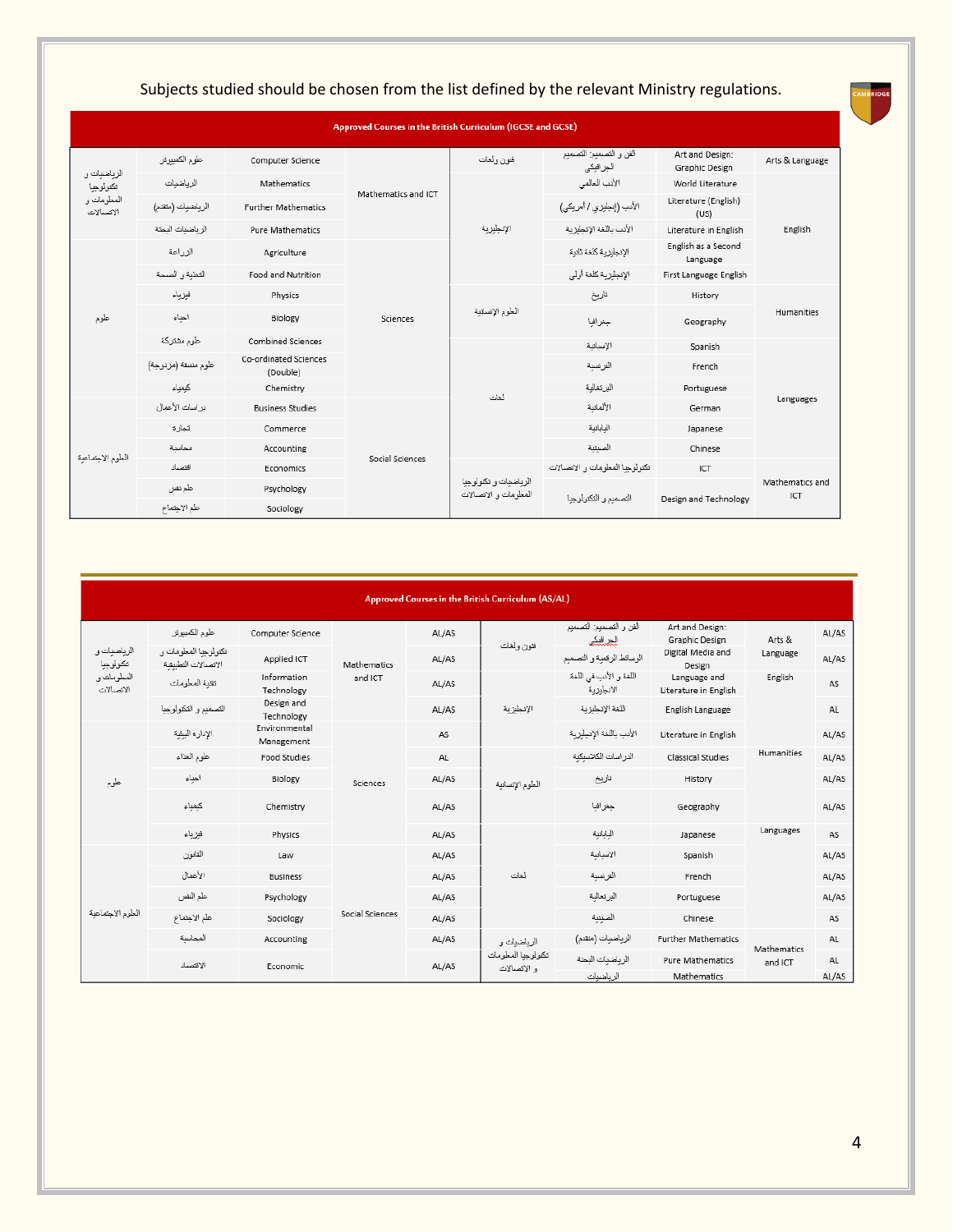

#### **Notes for Cambridge students:**

It is important to note that the payment of the re-enrollment fee will be considered the booking fee, for Year 13. Your place on a course will only be confirmed if you achieve the grades you have been asked for. As soon as the results are declared in August 2022 you must re-confirm with us that you have met the admission criteria set by Cambridge International School. A copy of your examination results needs to be brought into school, so we can fully process your application, along with the required school fees.

#### **Notes for External applicants (Non-CIS students)**:

New students applying to CIS need to get the predicted grades in the subjects opted at the AS level from their current school teachers along with a reference.

Your place on a course will only be confirmed if you achieve the grades you have been asked for. As soon as the results are declared in August 2022 you must re-confirm with us immediately that you have met the admission criteria set by Cambridge International School. A copy of your examination results needs to be brought into school, so we can fully process your application, along with the required first term school fees.

I confirm the information in the application form to be true.

|--|--|

Parents Signature……………………………… Date…………………………..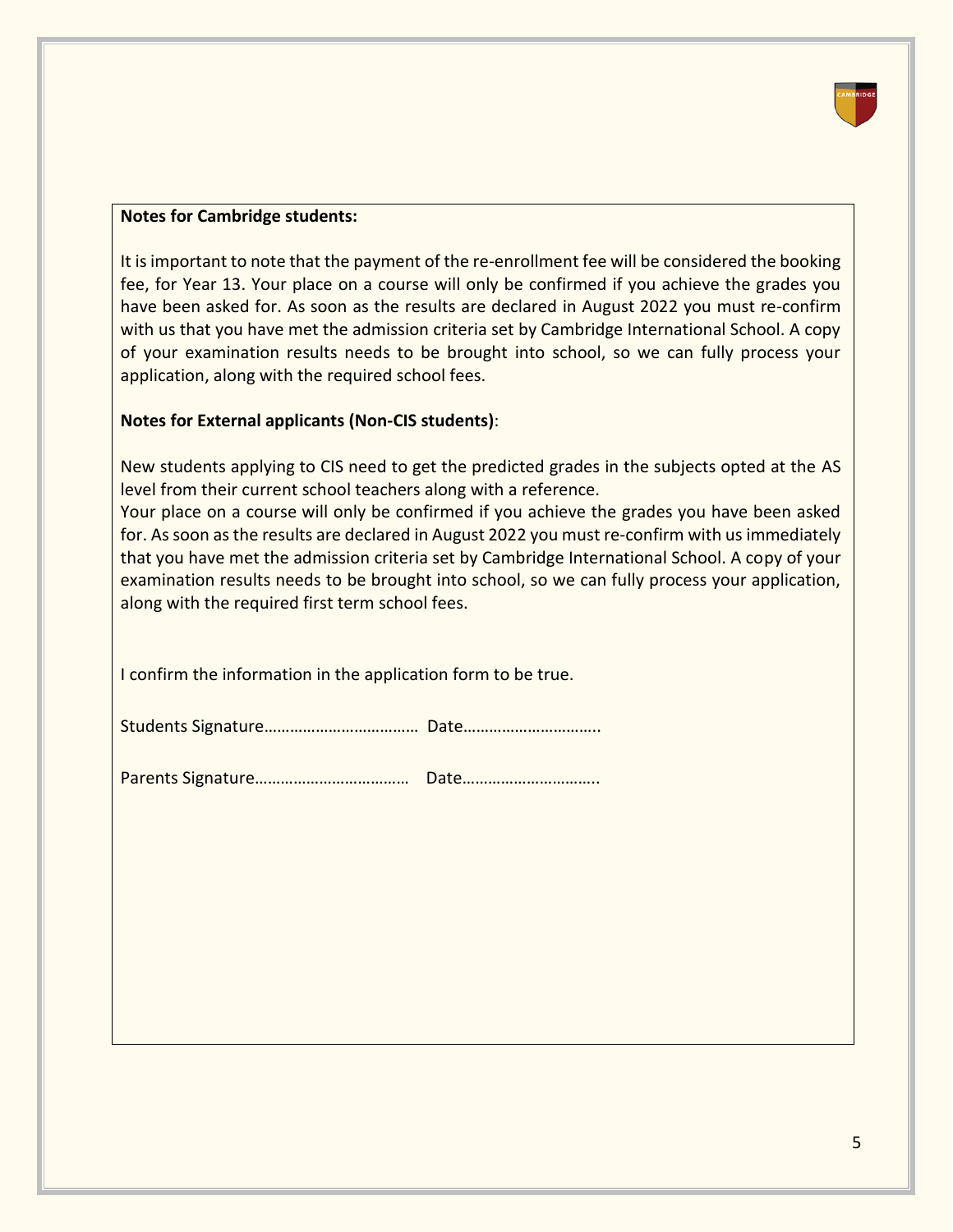## **CAMBRIDGE INTERNATIONAL SCHOOL DUBAI Post 16 Community Contract 2022-2023**

**Student's Name: \_\_\_\_\_\_\_\_\_\_\_\_\_\_\_\_\_\_\_\_\_\_\_\_\_\_\_\_\_\_\_\_\_\_\_Form: \_\_\_\_\_\_\_\_\_\_\_\_\_\_\_\_\_\_\_**

We understand that my son/daughter and the mass accepted a place at Cambridge International School Post 16 Community conditional upon the following requirements being met at all times.

(Name)\_\_\_\_\_\_\_\_\_\_\_\_\_\_\_\_\_\_\_\_\_\_\_\_\_\_\_\_ shall:

- Attend all school lessons and other activities within their Post 16 timetable regularly and punctually
- Be present for every registration session and shall attend assemblies and well-being sessions as required
- Use any non-timetabled time for individual private study in allocated areas
- Not leave the school site during lesson time unless previously agreed and discussed with the Head of Year 12 or the Head of Year 13 respectively and in consultation with parents
- Wherever possible make routine appointments with the doctor, dentist etc. outside of school hours.
- Adhere to the Post 16 Dress Code by being smart and presentable at all times
- Meet all deadlines set for homework and coursework for all subjects
- At all times set a good example to the younger students in the school
- Behave in an exemplary manner in accordance with the school's Code of Behaviour
- Respect his/her surroundings and recognize the right of other students to study in peace
- Notify the Learning Managers / Head of Year 12 or the Head of Year 13 respectively in case of absence
- Will use any study lessons effectively and be at the correct designated place

I/We agree that The shall meet the above requirements at all times and understand that failure to do so will result in a meeting to discuss her/his continuing education at Cambridge International School Post 16 Community.

### *We have also read and understand the requirements and expectations of the courses being opted for.*

| Signed        | (Parent) Signed | (Student) |
|---------------|-----------------|-----------|
|               |                 |           |
| Parent's Name | Date            |           |